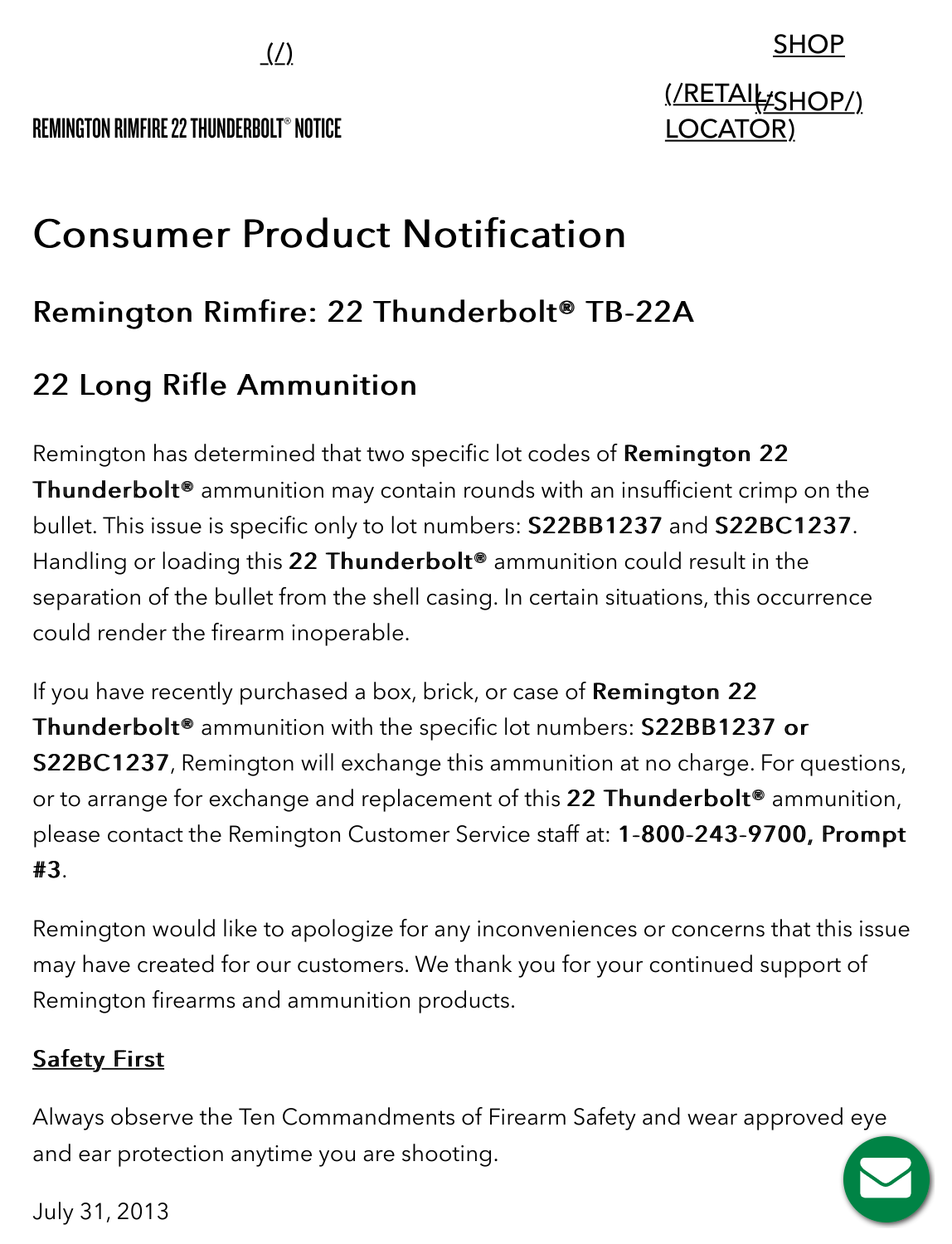Download this notice in PDF format (/sites/default/files/T-bolt%20noticefinal%207-30-13%20%283%29.pdf) final%207-30-13%20%283%29.pdf)

Links

[FIREARM HISTORY \(HTTPS://WWW.REMINGTON.COM/FIREARM-HISTORY\)](https://www.remington.com/firearm-history)

[FIREARM WARRANTY INFORMATION \(/SUPPORT/FIREARM-WARRANTY-](https://www.remington.com/support/firearm-warranty-information)INFORMATION)

[REPAIR SERVICE AND TRACKING \(/SUPPORT/REPAIR-SERVICES-AND-](https://www.remington.com/support/repair-services-and-tracking)TRACKING)

[HELP CENTER \(/SUPPORT/HELP-CENTER\)](https://www.remington.com/support/help-center)

[CONTACT \(/CONTACT-US\)](https://www.remington.com/contact-us)

[SAFETY CENTER \(/SUPPORT/SAFETY-CENTER\)](https://www.remington.com/support/safety-center)

[OWNERS MANUALS \(/SUPPORT/OWNERS-MANUALS\)](https://www.remington.com/support/owners-manuals)

FOREIGN LANGUAGE OWNERS MANUALS

[\(HTTPS://WWW.REMINGTON.COM/FOREIGN-LANGUAGE-OWNERS-](https://www.remington.com/foreign-language-owners-manuals-model)

MANUALS-MODEL)

[SWEEPSTAKES & GIVEAWAYS \(/SUPPORT/SWEEPSTAKES-GIVEAWAYS\)](https://www.remington.com/support/sweepstakes-giveaways)



SIGN UP FOR EXCLUSIVE OFFERS & PRODUCT NEWS

Newsletter Signup